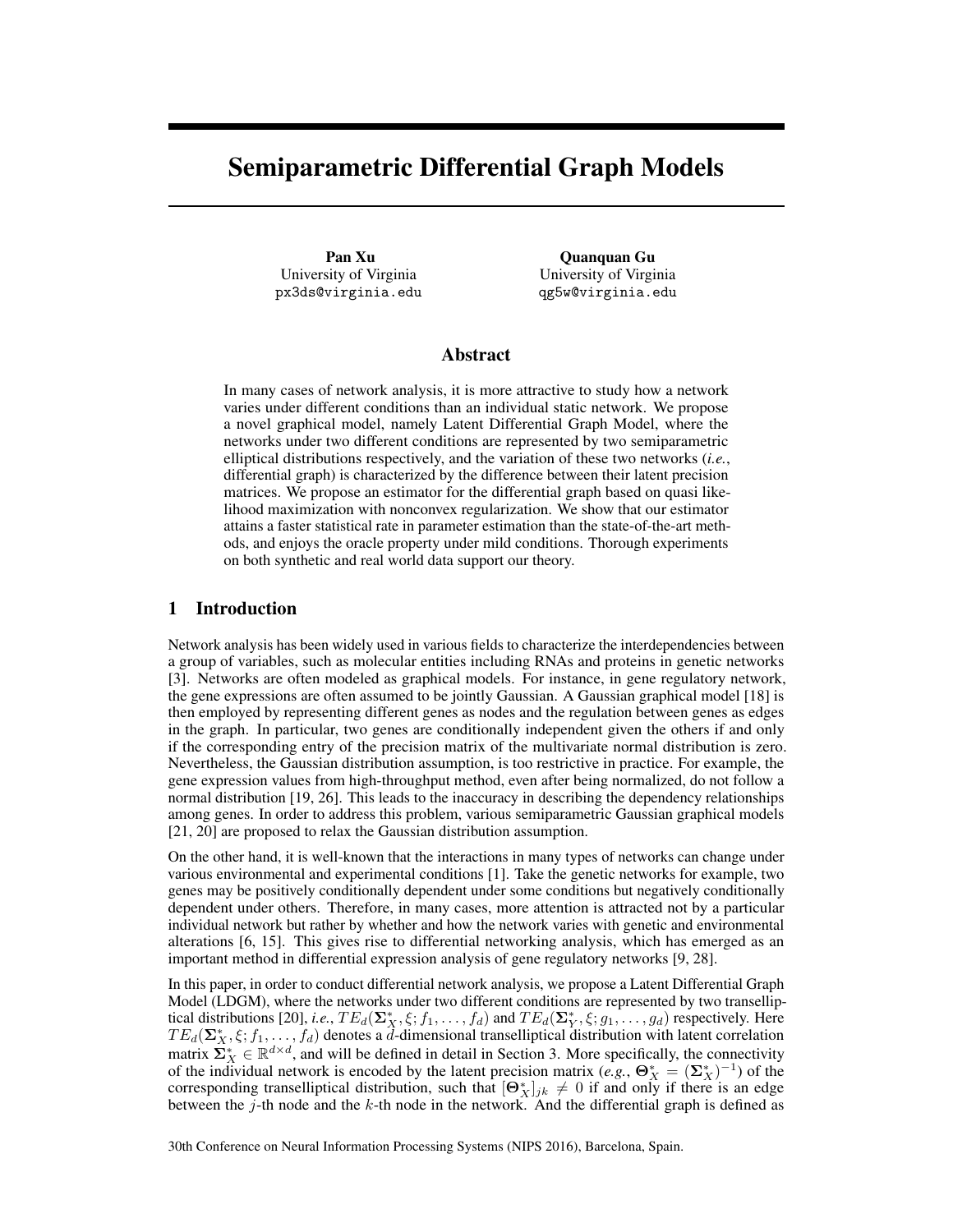the difference between the two latent precision matrices  $\Delta^* = \Theta^*_{Y} - \Theta^*_{X}$ . Our goal is to estimate  $\Delta^*$  based on observations sampled from  $TE_d(\Sigma^*_X, \xi; f_1, \ldots, f_d)$  and  $TE_d(\Sigma^*_Y, \xi; g_1, \ldots, g_d)$ . A simple procedure is estimating  $\Theta_X^*$  and  $\Theta_Y^*$  separately, followed by calculating their difference. However, it requires estimating  $2d^2$  parameters (*i.e.*,  $\mathbf{\Theta}_X^*$  and  $\mathbf{\Theta}_Y^*$ ), while our ultimate goal is only estimating  $d^2$  parameters (*i.e.*,  $\Delta^*$ ). In order to overcome this problem, we assume that the difference of the two latent precision matrices, *i.e.*,  $\Delta^*$  is sparse and propose to directly estimate it by quasi likelihood maximization with nonconvex penalty. The nonconvex penalty is introduced in order to correct the intrinsic estimation bias incurred by convex penalty [10, 36]. We prove that, when the true differential graph is *s*-sparse, our estimator attains  $O(\sqrt{s_1/n} + \sqrt{s_2 \log d/n})$  convergence rate in terms of Frobenius norm, which is faster than the estimation error bound  $O(\sqrt{s \log d/n})$  of  $\ell_{1,1}$ penalty based estimator in [38]. Here *n* is the sample size,  $s_1$  is the number of entries in  $\Delta^*$  with large magnitude,  $s_2$  is the number of entries with small magnitude and  $s = s_1 + s_2$ . We show that our method enjoys the oracle property under a very mild condition. Thorough numerical experiments on both synthetic and real-world data back up our theory.

The remainder of this paper is organized as follows: we review the related work in Section 2. We introduce the proposed model and the non-convex penalty in Section 3, as well as the proposed estimator. In Section 4, we present our main theories for estimation in semiparametric differential graph models. Experiments on both synthetic and real world data are provided in Section 5. Section 6 concludes with discussion.

Notation For  $\mathbf{x} = (x_1, \dots, x_d)^\top \in \mathbb{R}^d$  and  $0 < q < \infty$ , we define the  $\ell_0, \ell_q$  and  $\ell_\infty$  vector norms as  $\|\mathbf{x}\|_0 = \sum_{i=1}^d \mathbb{1}(x_i \neq 0), \|\mathbf{x}\|_q = \left(\sum_{i=1}^d |x_i|^q\right)^{1/q}$ , and  $\|\mathbf{x}\|_{\infty} = \max_{1 \leq i \leq d} |x_i|$ , where  $\mathbb{1}(\cdot)$ is the indicator function. For  $\mathbf{A} = (A_{ij}) \in \mathbb{R}^{d \times d}$ , we define the matrix  $\ell_{0,0}, \ell_{1,1}, \ell_{\infty,\infty}$  and  $\ell_F$ norms as:  $\|\mathbf{A}\|_{0,0} = \sum_{i,j=1}^d \mathbb{1}(A_{ij} \neq 0), \|\mathbf{A}\|_{1,1} = \sum_{i,j=1}^d |A_{ij}|, \|\mathbf{A}\|_{\infty,\infty} = \max_{1 \le i,j \le d} |A_{ij}|,$ and  $||\mathbf{A}||_F = \sqrt{\sum_{ij} |A_{ij}|^2}$ . The induced norm for matrix is defined as  $||\mathbf{A}||_q = \max_{\|\mathbf{x}\|_q = 1} ||\mathbf{A}\mathbf{x}||_q$ , for  $0 < q < \infty$ . For a set of tuples *S*,  $\mathbf{A}_S$  denotes the set of numbers  $[A_{(ik)}]_{(ik) \in S}$ , and vec(*S*) is the vectorized index set of *S*.

## 2 Related Work

There exist several lines of research for differential network analysis. One natural procedure is to estimate the two networks (i.e., two precision matrices) respectively by existing estimators such as graphical Lasso [12] and node-wise regression [25]. Another family of methods jointly estimates the two networks by assuming that they share common structural patterns and therefore uses joint likelihood maximization with group lasso penalty or group bridge penalty [7, 8, 14]. Based on the estimated precision matrices, the differential graph can be obtained by calculating their difference. However, both of these two types of methods suffer from the drawback that they need to estimate twice the number of parameters, and hence require roughly doubled observations to ensure the estimation accuracy. In order to address this drawback, some methods are proposed to estimate the difference of matrices directly [38, 35, 22, 11]. For example, [38] proposed a Dantzig selector type estimator for estimating the difference of the precision matrices directly. [35] proposed a D-Trace loss [37] based estimator for the difference of the precision matrices. Compared with [38, 35], our estimator is advantageous in the following aspects: (1) our model relaxes the Gaussian assumption by representing each network as a transelliptical distribution, while [38, 35] are restricted to Gaussian distribution. Thus, our model is more general and robust; and (2) by employing nonconvex penalty, our estimator achieves a sharper statistical rate than theirs. Rather than the Gaussian graphical model or its semiparametric extension, [22, 11] studied the estimation of change in the dependency structure between two high dimensional Ising models.

## 3 Semiparametric Differential Graph Models

In this section, we will first review the transelliptical distribution and present our semiparametric differential graph model. Then we will present the estimator for differential graph, followed by the introduction to nonconvex penalty.

## 3.1 Transelliptical Distribution

To briefly review the transelliptical distribution, we begin with the definition of elliptical distribution.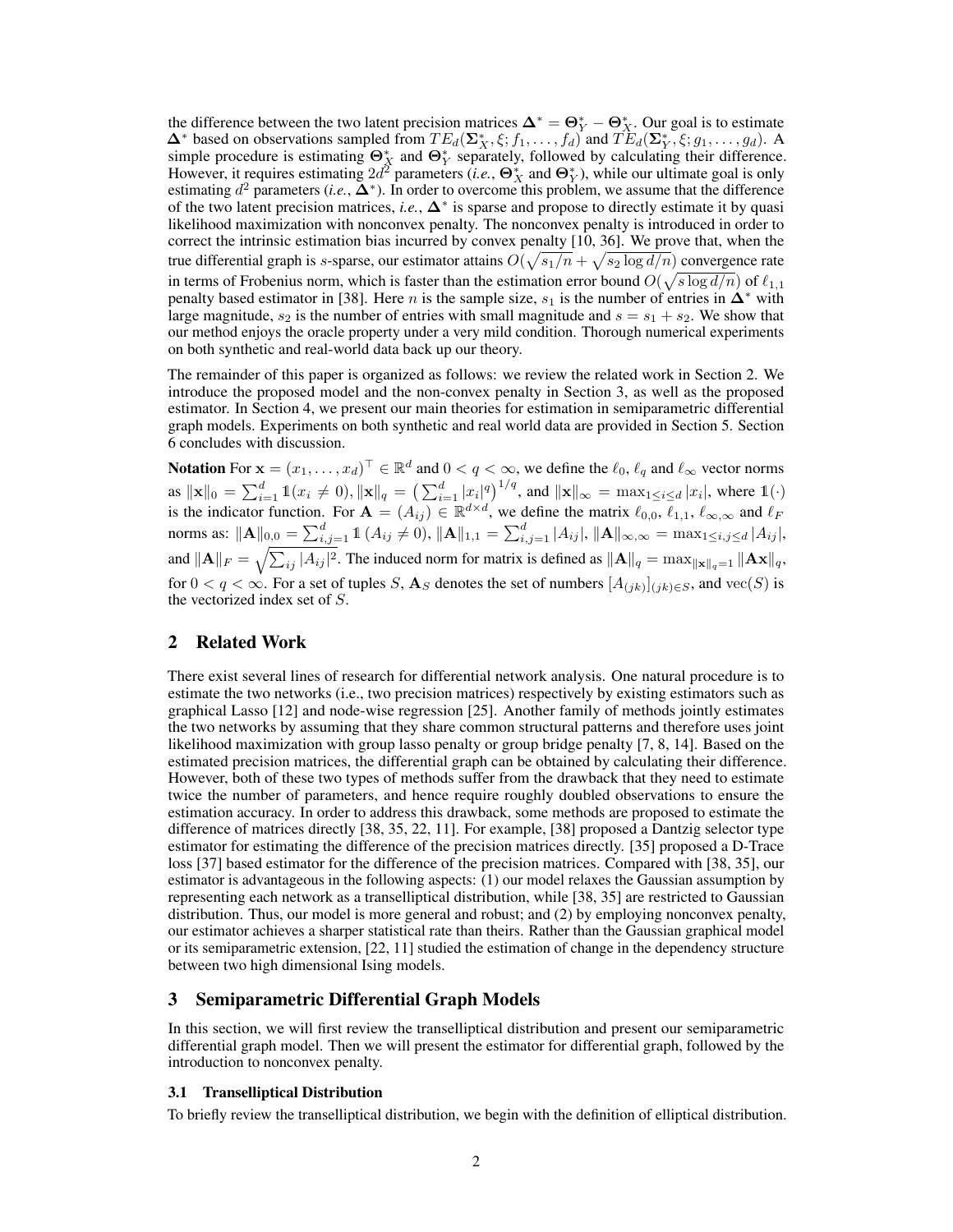**Definition 3.1** (Elliptical distribution). Let  $\mu \in \mathbb{R}^d$  and  $\Sigma^* \in \mathbb{R}^{d \times d}$  with rank( $\Sigma^*$ ) =  $q \leq d$ . A random vector  $\mathbf{X} \in \mathbb{R}^d$  follows an elliptical distribution, denoted by  $EC_d(\mu, \Sigma^*, \xi)$ , if it can be represented as  $X = \mu + \xi A U$ , where A is a deterministic matrix satisfying  $A^{\top} A = \Sigma^*$ , U is a random vector uniformly distributed on the unit sphere in  $\mathbb{R}^q$ , and  $\xi \perp \mathbf{U}$  is a random variable.

Motivated by the extension from Gaussian distribution to nonparanormal distribution [21], [20] proposed a semiparametric extension of elliptical distribution, which is called transelliptical distribution.

**Definition 3.2** (Transelliptical distribution). A random vector  $\mathbf{X} = (X_1, X_2, \ldots, X_d)^\top \in \mathbb{R}^d$ is transelliptical, denoted by  $TE_d(\Sigma^*, \xi; f_1, \ldots, f_d)$ , if there exists a set of monotone univariate functions  $f_1, \ldots, f_d$  and a nonnegative random variable  $\xi$ , such that  $(f_1(X_1), \ldots, f_d(X_d))^{\top}$  follows an elliptical distribution  $EC_d(\mathbf{0}, \Sigma^*, \xi)$ .

#### 3.2 Kendall's tau Statistic

In semiparametric setting, the Pearson's sample covariance matrix can be inconsistent in estimating  $\Sigma^*$ . Given *n* independent observations  $X_1, ..., X_n$ , where  $X_i = (X_{i1}, ..., X_{id})^\top \sim$  $TE_d(\mathbf{\Sigma}^*, \xi; f_1, \ldots, f_d)$ , [20] proposed a rank-based estimator, the Kendall's tau statistic, to estimate  $\Sigma^*$ , due to its invariance under monotonic marginal transformations. The Kendall's tau estimator is defined as

$$
\widehat{\tau}_{jk} = \frac{2}{n(n-1)} \sum_{1 \le i < i' \le n} \text{sign}\left[ \left( X_{ij} - X_{i'j} \right) \left( X_{ik} - X_{i'k} \right) \right]. \tag{3.1}
$$

It has been shown that  $\hat{\tau}_{jk}$  is an unbiased estimator of  $\tau_{jk} = 2/\pi \arcsin(\Sigma^*_{jk})$  [20], and the correlation matrix  $\Sigma^*$  can be estimated by  $\widehat{\Sigma} = [\widehat{\Sigma}_{jk}] \in \mathbb{R}^{d \times d}$ , where

$$
\widehat{\Sigma}_{jk} = \sin\left(\frac{\pi}{2}\widehat{\tau}_{jk}\right). \tag{3.2}
$$

We use  $\mathbf{T}^*$  to denote the matrix with entries  $\tau_{jk}$  and  $\hat{\mathbf{T}}$  with entries  $\hat{\tau}_{jk}$ , for  $j, k = 1, \ldots d$ .

#### 3.3 Latent Differential Graph Models and the Estimator

Now we are ready to formulate our differential graph model. Assume that *d* dimensional random vectors *X* and *Y* satisfy  $X \sim TE_d(\Sigma_X^*, \xi; f_1, \ldots, f_d)$  and  $Y \sim TE_d(\Sigma_Y^*, \xi; g_1, \ldots, g_d)$ . The differential graph is defined to be the difference of the two latent precision matrices,

$$
\Delta^* = \Theta^*_Y - \Theta^*_X,\tag{3.3}
$$

where  $\mathbf{\Theta}_{X}^{*} = \mathbf{\Sigma}_{X}^{*-1}$  and  $\mathbf{\Theta}_{Y}^{*} = \mathbf{\Sigma}_{Y}^{*-1}$ . It immediately implies

$$
\Sigma_X^* \Delta^* \Sigma_Y^* - (\Sigma_X^* - \Sigma_Y^*) = 0, \text{ and } \Sigma_Y^* \Delta^* \Sigma_X^* - (\Sigma_X^* - \Sigma_Y^*) = 0. \tag{3.4}
$$

Given i.i.d. copies  $X_1, \ldots, X_{n_X}$  of  $X$ , and i.i.d. copies  $Y_1, \ldots, Y_{n_Y}$  of  $Y$ , without loss of generality, we assume  $n_X = n_Y = n$ , and we denote the Kendall's tau correlation matrices defined in (3.2) as  $\hat{\Sigma}_X$  and  $\hat{\Sigma}_Y$ . Following (3.4), a reasonable procedure for estimating  $\Delta^*$  is to solve the following equation for  $\Delta$ 

$$
\frac{1}{2}\hat{\Sigma}_X\Delta\hat{\Sigma}_Y + \frac{1}{2}\hat{\Sigma}_Y\Delta\hat{\Sigma}_X - (\hat{\Sigma}_X - \hat{\Sigma}_Y) = \mathbf{0},\tag{3.5}
$$

where we add up the two equations in  $(3.4)$  and replace the latent population correlation matrices  $\Sigma_X^*$ ,  $\Sigma_Y^*$  with the Kendall's tau estimators  $\Sigma_X$ ,  $\Sigma_Y$ . Note that (3.5) is a Z-estimator [30], which can be translated into a M-estimator, by noticing that  $1/2\hat{\Sigma}_X\Delta\hat{\Sigma}_Y + 1/2\hat{\Sigma}_Y\Delta\hat{\Sigma}_X - (\hat{\Sigma}_X - \hat{\Sigma}_Y)$  can be seen as a score function of the following quasi log likelihood function

$$
\ell(\mathbf{\Delta}) = \frac{1}{2} tr(\mathbf{\Delta} \widehat{\mathbf{\Sigma}}_Y \mathbf{\Delta} \widehat{\mathbf{\Sigma}}_X) - tr(\mathbf{\Delta} (\widehat{\mathbf{\Sigma}}_X - \widehat{\mathbf{\Sigma}}_Y)).
$$
\n(3.6)

Let  $S = \text{supp}(\Delta^*)$ , in this paper, we assume that  $\Delta^*$  is sparse, *i.e.*,  $|S| \leq s$  with  $s > 0$ . Based on (3.6), we propose to estimate  $\Delta^*$  by the following M-estimator with non-convex penalty

$$
\widehat{\mathbf{\Delta}} = \underset{\mathbf{\Delta} \in \mathbb{R}^{d \times d}}{\operatorname{argmin}} \frac{1}{2} \operatorname{tr}(\mathbf{\Delta} \widehat{\mathbf{\Sigma}}_Y \mathbf{\Delta} \widehat{\mathbf{\Sigma}}_X) - \operatorname{tr}(\mathbf{\Delta} (\widehat{\mathbf{\Sigma}}_X - \widehat{\mathbf{\Sigma}}_Y)) + \mathcal{G}_{\lambda}(\mathbf{\Delta}), \tag{3.7}
$$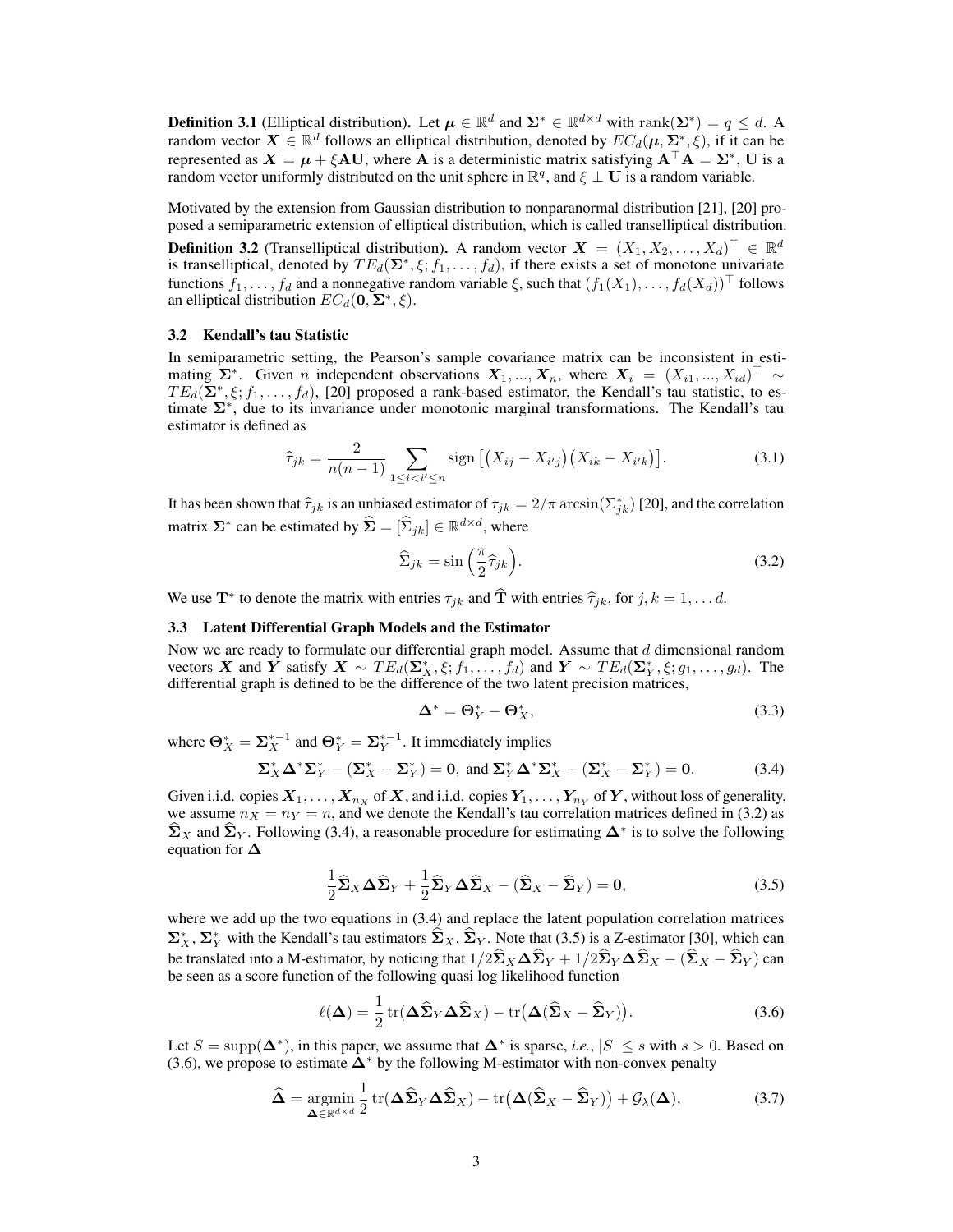where  $\lambda > 0$  is a regularization parameter and  $\mathcal{G}_{\lambda}$  is a decomposable nonconvex penalty function, *i.e.*,  $\mathcal{G}_{\lambda}(\Delta) = \sum_{j,k=1}^{d} g_{\lambda}(\Delta_{jk})$ , such as smoothly clipped absolute deviation (SCAD) penalty [10] or minimax concave penalty (MCP) [36]. The key property of the nonconvex penalty is that it can avoid over-penalization when the magnitude is very large. It has been shown in [10, 36, 33] that the nonconvex penalty is able to alleviate the estimation bias and attain a refined statistical rate of convergence. The nonconvex penalty  $g_{\lambda}(\delta)$  can be further decomposed as the sum of the  $\ell_1$  penalty and a concave component  $h_{\lambda}(\delta)$ , *i.e.*,  $g_{\lambda}(\delta) = \lambda |\delta| + h_{\lambda}(\delta)$ . Take MCP penalty for example. The corresponding  $q_{\lambda}(\delta)$  and  $h_{\lambda}(\delta)$  are defined as follows

$$
g_{\lambda}(\delta) = \lambda \int_0^{|\delta|} \left(1 - \frac{z}{\lambda b}\right)_+ dz, \text{ for any } \delta \in \mathbb{R},
$$

where  $\lambda > 0$  is the regularization parameter and  $b > 0$  is a fixed parameter, and

$$
h_{\lambda}(\delta) = -\frac{\delta^2}{2b} 1(|\delta| \le b\lambda) + \left(\frac{b\lambda^2}{2} - \lambda|\delta|\right) 1(|\delta| > b\lambda).
$$

In Section 4, we will show that the above family of nonconvex penalties satisfies certain common regularity conditions on  $g_{\lambda}(\beta)$  as well as its concave component  $h_{\lambda}(\beta)$ .

We will show in the next section that when the parameters of the nonconvex penalty are appropriately chosen, (3.7) is an unconstrained convex optimization problem. Thus it can be solved by the proximal gradient descent [4] very efficiently. In addition, it is easy to check that the estimator  $\Delta$  from (3.7) is symmetric. So it does not need the symmetrizing process adopted in [38], which can undermine the estimation accuracy.

#### 4 Main Theory

In this section, we present our main theories. Let  $S = \text{supp}(\Delta^*)$  be the support of the true differential graph. We introduce the following oracle estimator of  $\Delta^*$ :

$$
\widehat{\Delta}_O = \underset{\text{supp}(\Delta) \subseteq S}{\text{argmin}} \ell(\Delta),\tag{4.1}
$$

where  $\ell(\mathbf{\Delta})=1/2 \operatorname{tr}(\mathbf{\Delta} \widehat{\mathbf{\Sigma}}_Y \mathbf{\Delta} \widehat{\mathbf{\Sigma}}_X)-\operatorname{tr}(\mathbf{\Delta} (\widehat{\mathbf{\Sigma}}_X-\widehat{\mathbf{\Sigma}}_Y)).$  The oracle estimator  $\widehat{\mathbf{\Delta}}_O$  is not a practical estimator, since we do not know the true support in practice. An estimator is said to have the oracle property, if it is identical to the oracle estimator  $\Delta$ <sub>O</sub> under certain conditions. We will show that our estimator enjoys the oracle property under a mild condition.

We first lay out some assumptions that are required through our analysis.

**Assumption 4.1.** There exist constants  $\kappa_1, \kappa_2 > 0$  such that  $\kappa_1 \leq \lambda_{\min}(\Sigma_X^*) \leq \lambda_{\max}(\Sigma_X^*) \leq 1/\kappa_1$ and  $\kappa_2 \leq \lambda_{\min}(\Sigma_Y^*) \leq \lambda_{\max}(\Sigma_Y^*) \leq 1/\kappa_2$ . The true covariance matrices have bounded  $\ell_1$  norm, *i.e.*,  $\|\Sigma_X^*\|_1 \leq \sigma_X, \|\Sigma_Y^*\|_1 \leq \sigma_Y$ , where  $\sigma_X, \sigma_Y > 0$  are constants. And the true precision matrices have bounded matrix  $\ell_1$ -norm, *i.e.*,  $\|\Theta^*_X\|_1 \leq \theta_X$  and  $\|\Theta^*_Y\|_1 \leq \theta_Y$ , where  $\theta_X, \theta_Y > 0$  are constants.

The first part of Assumption 4.1 requires that the smallest eigenvalues of the correlation  $\Sigma^*_X, \Sigma^*_Y$  are bounded below from zero, and their largest eigenvalues are finite. This assumptions is commonly imposed in the literature for the analysis of graphical models [21, 27].

Assumption 4.2. The true difference matrix  $\Delta^* = \Sigma^{*-1}_{Y} - \Sigma^{*-1}_{X}$  has *s* nonzero entries, *i.e.*,  $\|\mathbf{\Delta}^*\|_{0,0} \leq s$  and has bounded  $\ell_{1,1}$  norm, *i.e.*,  $\|\mathbf{\Delta}^*\|_{1,1} \leq M$ , where  $M > 0$  does not depend on *d*.

Assumption 4.2 requires the differential graph to be sparse. This is reasonable in differential network analysis where the networks only vary slightly under different conditions.

The next assumption is about regularity conditions on the nonconvex penalty  $g_{\lambda}(\delta)$ . Recall that  $g_{\lambda}(\delta)$ can be written as  $g_{\lambda}(\delta) = \lambda |\delta| + h_{\lambda}(\delta)$ .

**Assumption 4.3.**  $g_{\lambda}(\delta)$  and its concave component  $h_{\lambda}(\delta)$  satisfy:

- (a) There exists a constant  $\nu$  such that  $g'_{\lambda}(\delta) = 0$ , for  $|\delta| \ge \nu > 0$ .
- (b) There exists a constant  $\zeta = \sum 0$  such that  $h_{\lambda}(\delta) + \zeta / 2 \cdot \delta^2$  is convex.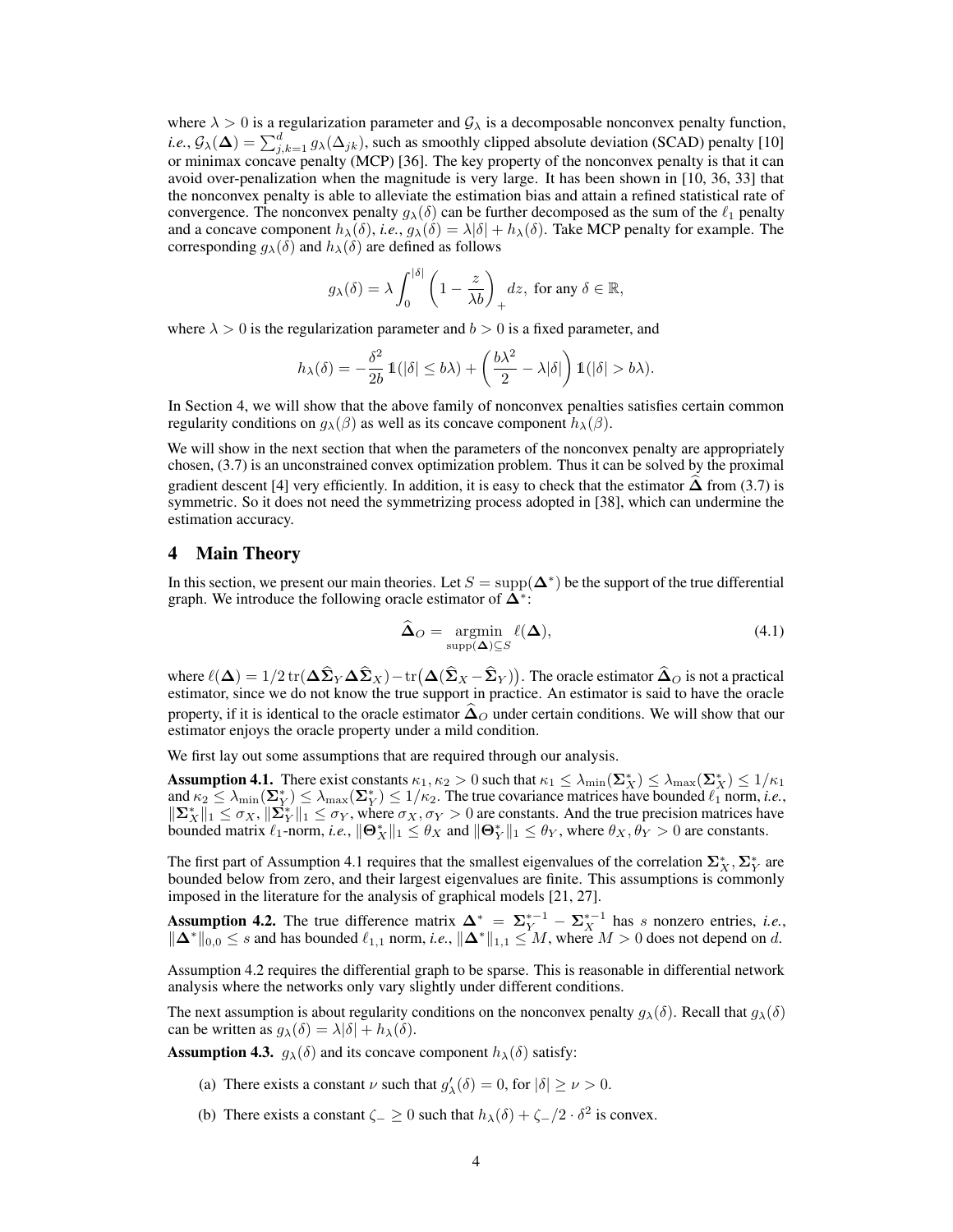- (c)  $h_{\lambda}(\delta)$  and  $h'_{\lambda}(\delta)$  pass through the origin, i.e.,  $h_{\lambda}(0) = h'_{\lambda}(0) = 0$ .
- (d)  $h'_{\lambda}(\delta)$  is bounded, i.e.,  $|h'_{\lambda}(\delta)| \leq \lambda$  for any  $\delta$ .

Similar assumptions have been made in [23, 33]. Note that condition (b) in Assumption 4.3 is weaker than the smoothness condition in [33], since here it does not require  $h_{\lambda}(\delta)$  to be twice differentiable. Assumption 4.3 holds for a variety of nonconvex penalty functions including MCP and SCAD. In particular, MCP penalty satisfies Assumption 4.3 with  $\nu = b\lambda$  and  $\zeta = 1/b$ . Furthermore, according to condition (b), if  $\zeta$  is smaller than the modulus of the restricted strong convexity for  $\ell(\Delta)$ , (3.7) will become a convex optimization problem, even though  $G_{\lambda}(\Delta)$  is nonconvex. Take MCP for example, this can be achieved by choosing a sufficiently large *b* in MCP such that  $\zeta$  is small enough.

Now we are ready to present our main theories. We first show that under a large magnitude condition on nonzero entries of the true differential graph  $\Delta^*$ , our estimator attains a faster convergence rate, which matches the minimax rate in the classical regime.

**Theorem 4.4.** Suppose Assumptions 4.1 and 4.2 hold, and the nonconvex penalty  $G_{\lambda}(\Delta)$  satisfies conditions in Assumption 4.3. If nonzero entries of  $\Delta^*$  satisfy  $\min_{(j,k)\in S} |\Delta^*_{jk}| \geq \nu +$  $C\theta_X^2 \theta_Y^2 \sigma_X \sigma_Y M \sqrt{\log s/n}$ , for the estimator  $\hat{\Delta}$  in (3.7) with the regularization parameter satisfying  $\lambda = 2CM \sqrt{\log d/n}$  and  $\zeta_{-} \leq \kappa_1 \kappa_2/2$ , we have that

$$
\big\| \widehat{\boldsymbol{\Delta}} - \boldsymbol{\Delta}^* \big\|_{\infty,\infty} \leq 2 \sqrt{10} \pi \theta_X^2 \theta_Y^2 \sigma_X \sigma_Y M \sqrt{\frac{\log s}{n}}
$$

holds with probability at least  $1 - 2/s$ . Furthermore, we have that

$$
\|\widehat{\boldsymbol{\Delta}}-\boldsymbol{\Delta}^*\|_F\leq \frac{C_1M}{\kappa_1\kappa_2}\sqrt{\frac{s}{n}}
$$

holds with probability at least  $1 - 3/s$ , where  $C_1$  is an absolute constant.

Remark 4.5. Theorem 4.4 suggests that under the large magnitude assumption, the statistical rate of our estimator is  $O(\sqrt{s/n})$  in terms of Frobenius norm. This is faster than the rate  $O(\sqrt{s \log d/n})$  in [38] which matches the minimax lower bound for sparse differential graph estimation. Note that our faster rate is not contradictory to the minimax lower bound, because we restrict ourselves to a smaller class of differential graphs, where the magnitude of the nonzero entries is sufficiently large.

We further show that our estimator achieves oracle property under mild conditions.

**Theorem 4.6.** Under the same conditions of Theorem 4.4, for the estimator  $\hat{\Delta}$  in (3.7) and the oracle estimator  $\hat{\Delta}_O$  in (4.1), we have with probability at least  $1-3/s$  that  $\hat{\Delta} = \hat{\Delta}_O$ , which further implies  $\text{supp}(\hat{\boldsymbol{\Delta}}) = \text{supp}(\hat{\boldsymbol{\Delta}}_O) = \text{supp}(\boldsymbol{\Delta}^*).$ 

Theorem 4.6 suggests that our estimator is identical to the oracle estimator in (4.1) with high probability, when the nonzero entries in  $\Delta^*$  satisfy  $\min_{(j,k)\in S} |\Delta^*_{jk}| \geq \nu + C\theta_X^2 \theta_Y^2 \sigma_X \sigma_Y M \sqrt{\log s/n}$ . This condition is optimal up to the logarithmic factor  $\sqrt{\log s}$ .

Now we turn to the general case when the nonzero entries of  $\Delta^*$  have both large and small magnitudes. Define  $S^c = \{(j,k) : j,k = 1,\ldots,d\} \setminus S$ ,  $S_1 = \{(j,k) \in S : |\Delta_{jk}^*| > \nu\}$ , and  $S_2 = \{(j,k) \in S : |\Delta_{jk}^*| > \nu\}$  $|\Delta_{jk}^*| \le \nu$ . Denote  $|S_1| = s_1$  and  $|S_2| = s_2$ . Clearly, we have  $s = s_1 + s_2$ .

**Theorem 4.7.** Suppose Assumptions 4.1 and 4.2 hold, and the nonconvex penalty  $G_{\lambda}(\Delta)$  satisfies conditions in Assumption 4.3. For the estimator in (3.7) with the regularization parameter  $\lambda =$  $2CM\sqrt{\log d/n}$  and  $\zeta_- \leq \kappa_1\kappa_2/4$ , we have that

$$
\|\widehat{\boldsymbol{\Delta}}-\boldsymbol{\Delta}^*\|_F\leq \frac{16\sqrt{3}\pi M}{\kappa_1\kappa_2}\sqrt{\frac{s_1}{n}}+\frac{10\pi MC}{\kappa_1\kappa_2}\sqrt{\frac{s_2\log d}{n}}
$$

holds with probability at least  $1 - 3/s_1$ , where *C* is an absolute constant.

Remark 4.8. Theorem 4.7 indicates that when the large magnitude condition does not hold, our estimator is still able to attain a faster rate. Specifically, for those nonzero entries of  $\Delta^*$  with large magnitude, the estimation error bound in terms of Frobenius norm is  $O(\sqrt{s_1/n})$ , which is the same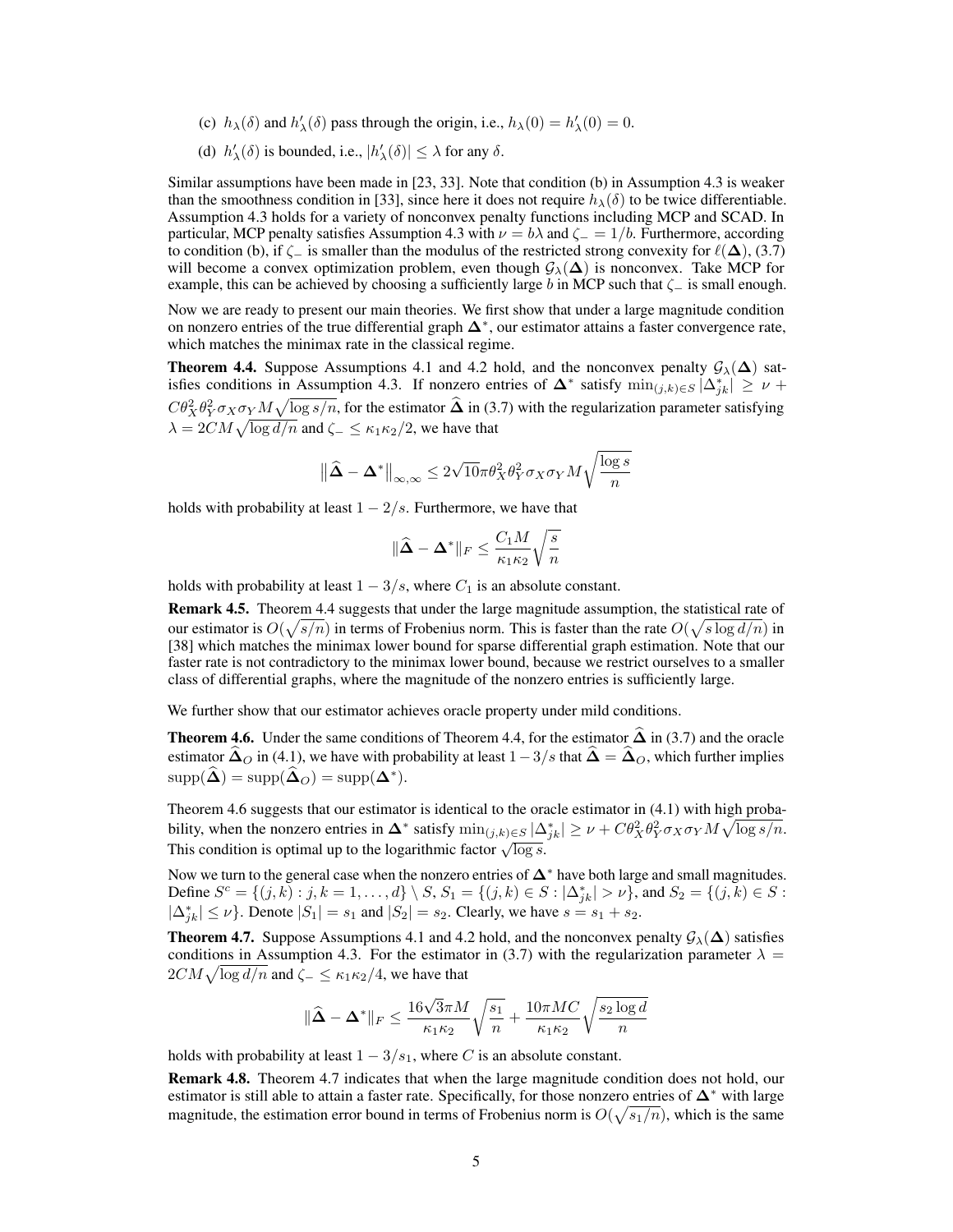as the bound in Theorem 4.4. For those nonzero entries of  $\Delta^*$  with small magnitude, the estimation error is  $O(\sqrt{s_2 \log d/n})$ , which matches the convergence rate in [38]. Overall, our estimator obtains a refined rate of convergence rate  $O(\sqrt{s_1/n} + \sqrt{s_2 \log d/n})$ , which is faster than [38]. In particular, if  $s_2^* = 0$ , the refined convergence rate in Theorem 4.7 reduces to the faster rate in Theorem 4.4.

## 5 Experiments

In this section, we test our method on both synthetic and real world data. We conducted experiments for our estimator using both SCAD and MCP penalties. We did not find any significant difference in the results and thus we only report the results of our estimator with MCP penalty. To choose the tuning parameters  $\lambda$  and *b*, we adopt 5-fold cross-validation. Denoting our estimator with MCP penalty by LDGM-MCP, we compare it with the following methods: (1) SepGlasso: estimating the latent precision matrices separately using graphical Lasso and Kendall's tau correlation matrices [20], followed by calculating their difference; (2) DPM: directly estimating differential precision matrix [38]. In addition, we also test differential graph model with  $\ell_{1,1}$  penalty, denoted as **LDGM-L1**. Note that LDGM-L1 is a special case of our method, since  $\ell_{1,1}$  norm penalty is a special case of MCP penalty when  $b = \infty$ . The LDGM-MCP and LDGM-L1 estimators are obtained by solving the proximal gradient descent algorithm [4]. The implementation of DPM estimator is obtained from the author's website, and the SepGlasso estimator is implemented by graphical Lasso.

#### 5.1 Simulations

We first show the results on synthetic data. Since the transelliptical distribution includes Gaussian distribution, it is natural to show that our approach also works well for the latter one. We consider the dimension settings  $n = 100$ ,  $d = 100$  and  $n = 200$ ,  $d = 400$  respectively. Specifically, data are generated as follows: (1) For the Gaussian distribution, we generate data  $\{X_i\}_{i=1}^n \sim N(\mathbf{0}, \Sigma_X^*)$ and  ${Y_i}_{i=1}^n \sim N(0, \Sigma_Y^*)$  with precision matrices  $\Sigma_X^{*-1}$  and  $\Sigma_Y^{*-1}$  generated by huge package <sup>1</sup>. (2) For the transelliptical distribution, we consider the following generating scheme:  $\{X_i\}_{i=1}^n \sim$  $TE_d(\Sigma^*_X, \xi; f_1, \ldots, f_d), \{Y_i\}_{i=1}^n \sim TE_d(\Sigma^*_Y, \xi; g_1, \ldots, g_d),$  where  $\xi \sim \chi_d, f_1^{-1}(\cdot) = \ldots =$  $f_d^{-1} = \text{sign}(\cdot) | \cdot |^3$  and  $g_1^{-1}(\cdot) = \ldots = g_d^{-1}(\cdot) = \text{sign}(\cdot) | \cdot |^{1/2}$ . The latent precision matrices  $\Sigma_X^{*-1}$  and  $\Sigma_Y^{*-1}$  are generated in the same way as the Gaussian data. For both Gaussian and transelliptical differential graph mdoels, we consider two settings for individual graph structures: (1) both  $\Sigma_X^{*-1}$  and  $\Sigma_Y^{*-1}$  have "random" structures; (2)  $\Sigma_X^{*-1}$  has a "band" structure,  $\Sigma_Y^{*-1}$  has a "random" structure.

Given an estimator  $\widehat{\Delta}$ , we define the true positive and negative rates of  $\widehat{\Delta}$  as

$$
TP = \frac{\sum_{j,k=1}^{d} \mathbb{1}(\widehat{\Delta}_{jk} \neq 0 \text{ and } \Delta_{jk}^{*} \neq 0)}{\sum_{j,k=1}^{d} \mathbb{1}(\Delta_{jk}^{*} \neq 0)}, \qquad TN = \frac{\sum_{j,k=1}^{d} \mathbb{1}(\widehat{\Delta}_{jk} = 0 \text{ and } \Delta_{jk}^{*} = 0)}{\sum_{j,k=1}^{d} \mathbb{1}(\Delta_{jk}^{*} = 0)}.
$$

The receiver operating characteristic (ROC) curves for transelliptical differential graph models are shown in Figure 1, which report the performances of different methods on support recovery. The ROC curves were plotted by averaging the results over 10 repetitions. From Figure 1 we can see our estimator (LDGM-MCP) outperforms other methods in all settings. In addition, LDGM-L1 as a special case of our estimator also performs better than DPM and SepGlasso, although it is inferior to LDGM-MCP because the MCP penalty can correct the bias in the estimation and achieve faster rate of convergence. Note that SepGlasso's performace is poor since it highly depends on the sparsity of both individual graphs. When *n >* 100, the DPM method failed to output the solution in one day and thus no result was presented. This computational burden is also stated in their paper. We use the Frobenius norm  $\|\tilde{\Delta} - \Delta^*\|_F$  and infinity norm  $\|\tilde{\Delta} - \Delta^*\|_{\infty,\infty}$  of estimation errors to evaluate the performances of different methods in estimation. The results averaged over 10 replicates for transelliptical differential graph are summarized in Tables 1 and 2 respectively. Our estimator also achieves smaller error than the other baselines in all settings. Due to the space limit, we defer the experiment results for Gaussian differential graph model to the appendix.

<sup>1</sup> Available on http://cran.r-project.org/web/packages/huge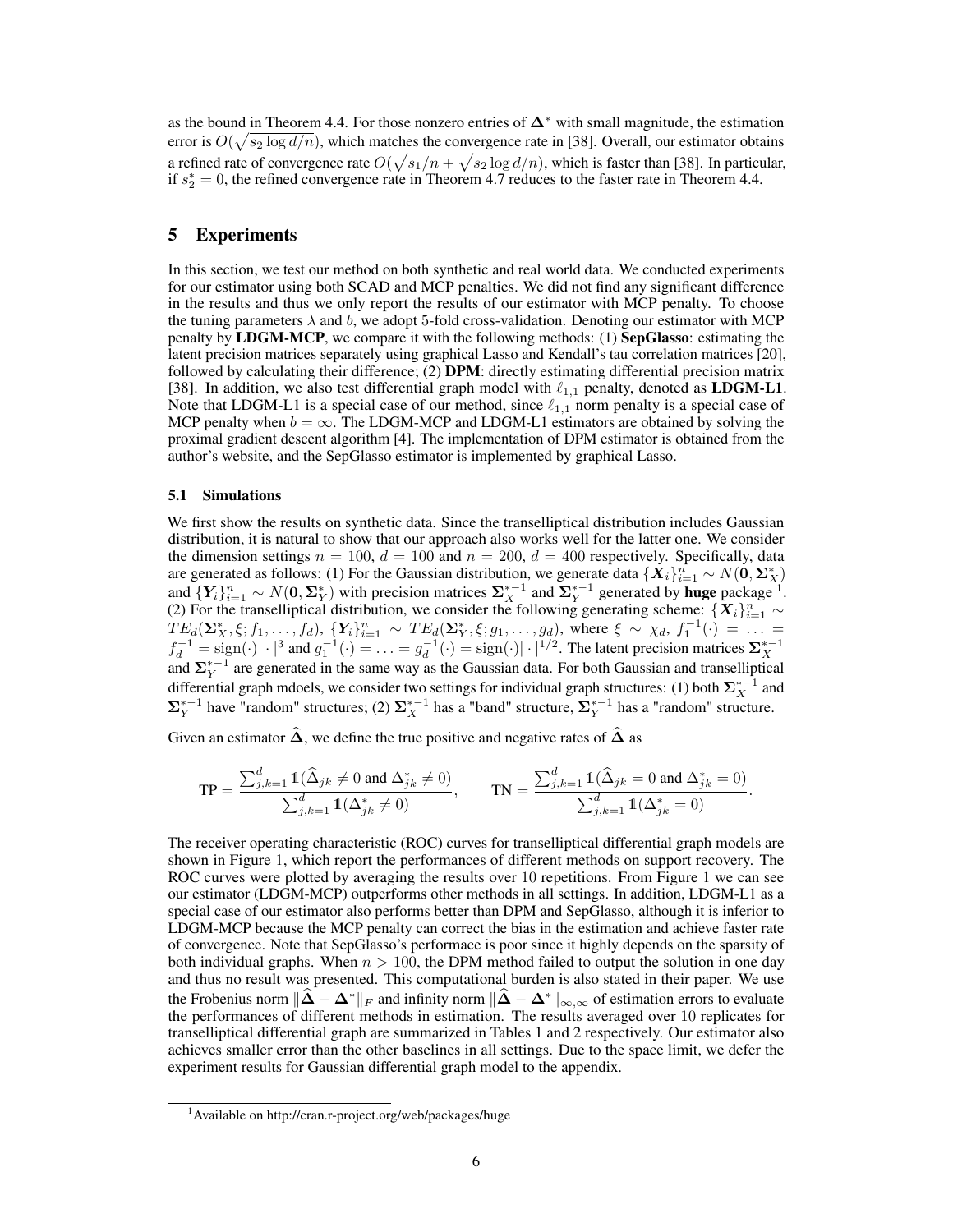

(a) Setting 1: n=100,d=100 (b) Setting 2: n=100,d=100 (c) Setting 1: n=200,d=400 (d) Setting 2:n=200,d=400

Figure 1: ROC curves for transelliptical differential graph models of all the 4 methods. There are two settings of graph structure. Note that DPM is not scalable to  $d = 400$ .

Table 1: Comparisons of estimation errors in Frobenius norm  $\|\Delta - \Delta^*\|_F$  for transelliptical differential graph models. N/A means the algorithm did not output the solution in one day.

|                | $n = 100, d = 100$   |                      | $n = 200, d = 400$   |                      |
|----------------|----------------------|----------------------|----------------------|----------------------|
| <b>Methods</b> | Setting 1            | Setting 2            | Setting 1            | Setting 2            |
| SepGlasso      | $13.5730 \pm 0.6376$ | $25.6664 \pm 0.6967$ | $22.1760 + 0.3839$   | $39.9847 \pm 0.1856$ |
| <b>DPM</b>     | $12.7219 + 0.3704$   | $23.0548 \pm 0.2669$ | N/A                  | N/A                  |
| $LDGM-L1$      | $12.0738 \pm 0.4955$ | $22.3748 \pm 0.6643$ | $20.6537 \pm 0.3778$ | $31.7630 \pm 0.0715$ |
| LDGM-MCP       | $11.2831 + 0.3919$   | $19.6154 \pm 0.5106$ | $20.1071 \pm 0.4303$ | $28.8676 \pm 0.1425$ |

Table 2: Comparisons of estimation errors in infinity norm  $\|\Delta - \Delta^*\|_{\infty,\infty}$  for transelliptical differential graph models. N/A means the algorithm did not output the solution in one day.

|                 | $n = 100, d = 100$  |                     | $n = 200, d = 400$  |                     |
|-----------------|---------------------|---------------------|---------------------|---------------------|
| <b>Methods</b>  | Setting 1           | Setting 2           | Setting 1           | Setting 2           |
| SepGlasso       | $2.7483 + 0.0575$   | $8.0522 + 0.1423$   | $2.1409 + 0.0906$   | $6.0108 \pm 0.1925$ |
| <b>DPM</b>      | $2.3138 \pm 0.0681$ | $6.3250 \pm 0.0560$ | N/A                 | N/A                 |
| $LDGM-L1$       | $2.2193 \pm 0.0850$ | $6.0716 \pm 0.1150$ | $1.8876 \pm 0.0907$ | $5.1858 \pm 0.0218$ |
| <b>LDGM-MCP</b> | $1.7010 + 0.0149$   | $4.6522+0.1337$     | $1.7339 \pm 0.0061$ | $4.0133 \pm 0.0521$ |

#### 5.2 Experiments on Real World Data

We applied our approach to the same gene expression data used in [38], which were collected from patients with stage III or IV ovarian cancer. [29] identified six molecular subtypes of ovarian cancer in this data, labeled C1 through C6. In particular, the C1 subtype was found to have much shorter survival times, and was characterized by differential expression of genes associated with stromal and immune cell types. In this experiment, we intended to investigate whether the C1 subtype was also associated with the genetic differential networks. The subjects were divided into two groups: Group 1 with  $n_1 = 78$  patients containing C1 subtype, and Group 2 with  $n_2 = 113$  patients containing C2 through C6 subtypes. We analyzed two pathways from the KEGG pathway database [16, 17] respectively. In each pathway, we applied different methods to determine whether there is any difference in the conditional dependency relationships of the gene expression levels between the aforementioned Group 1 and Group 2. Two genes were connected in the differential network if their conditional dependency relationship given the others changed in either magnitude or sign. In order to obtain a clear view of the differential graph, we only plotted genes whose conditional dependency with others changed between the two groups. To interpret the results, the genes associated with more edges in the differential networks were considered to be more important.

Figure 2 shows the results of estimation for the differential graph of the TGF- $\beta$  pathway, where the number of genes  $d = 80$  is greater than  $n_1$ , the sample size of Group 1. LDGM-MCP identified two important genes, COMP and THBS2, both of which have been suggested to be related to resistance to platinum-based chemotherapy in epithelial ovarian cancer by [24]. LDGM-L1 suggested that COMP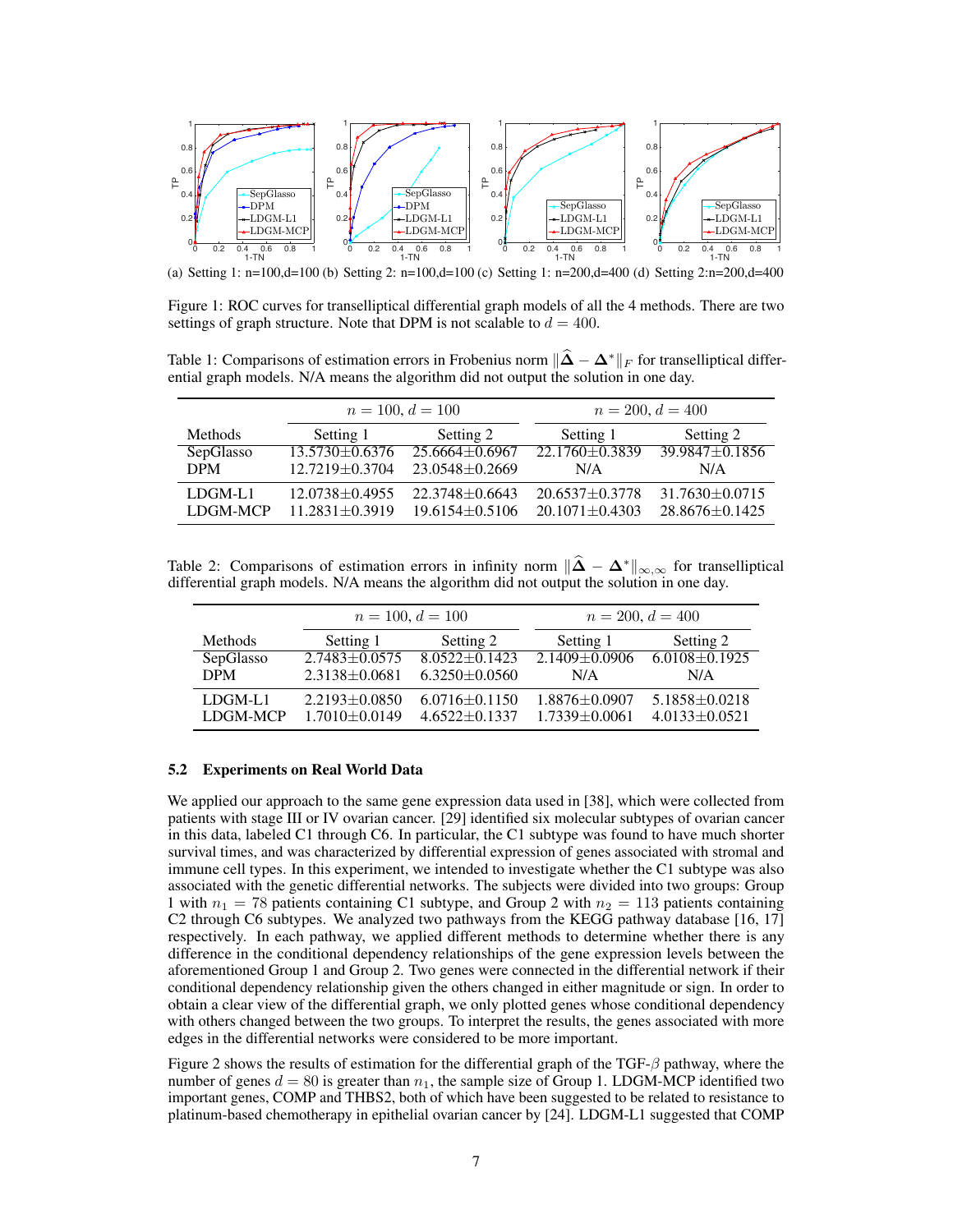

Figure 2: Estimates of the differential networks between Group 1 and Group 2. Dataset: KEGG 04350, TGF- $\beta$  pathway.



Figure 3: Estimates of the differential networks between Group 1 and Group 2. Dataset: KEGG 04210, Apoptosis pathway.

was important, and DPM also suggested COMP and THBS2. Separate estimation (SepGlasso) gave a relatively dense network, which made it hard to say which genes are more important.

Figure 3 shows the results for the Apoptosis pathway, where the number of genes  $d = 87$  is also greater than *n*1. LDGM-MCP indicated that TNFSF10 and BIRC3 were the most important. Indeed, both TNFSF10 and BRIC3 have been widely studied for use as a therapeutic target in cancer [5, 32]. LDGM-L1 and DPM also suggested TNFSF10 and BRIC3 were important. The results of LDGM-MCP, LDGM-L1 and DPM are comparable. In order to overcome the nonsparsity issue encountered in TGF- $\beta$  experiment, the SepGlasso estimator was thresholded more than the other methods. However, it still performed poorly and identified the wrong gene CSF2RB.

### 6 Conclusions

In this paper, we propose a semiparametric differential graph model and an estimator for the differential graph based on quasi likelihood maximization. We employ a nonconvex penalty in our estimator, which results in a faster rate for parameter estimation than existing methods. We also prove that the proposed estimator achieves oracle property under a mild condition. Experiments on both synthetic and real world data further support our theory.

Acknowledgments We would like to thank the anonymous reviewers for their helpful comments. Research was supported by NSF grant III-1618948.

#### References

- [1] BANDYOPADHYAY S, K. D. E. A., MEHTA M (2010). Rewiring of genetic networks in response to dna damage. *Science* 330 1385–1389.
- [2] BARBER, R. F. and KOLAR, M. (2015). Rocket: Robust confidence intervals via kendall's tau for transelliptical graphical models. *arXiv preprint arXiv:1502.07641* .
- [3] BASSO, K., MARGOLIN, A. A., STOLOVITZKY, G., KLEIN, U., DALLA-FAVERA, R. and CALIFANO, A. (2005). Reverse engineering of regulatory networks in human b cells. *Nature genetics* 37 382–390.
- [4] BECK, A. and TEBOULLE, M. (2009). A fast iterative shrinkage-thresholding algorithm for linear inverse problems. *SIAM journal on imaging sciences* 2 183–202.
- [5] BELLAIL A C, M. P. E. A., QI L (2009). Trail agonists on clinical trials for cancer therapy: the promises and the challenges. *Reviews on recent clinical trials* 4 34–41.